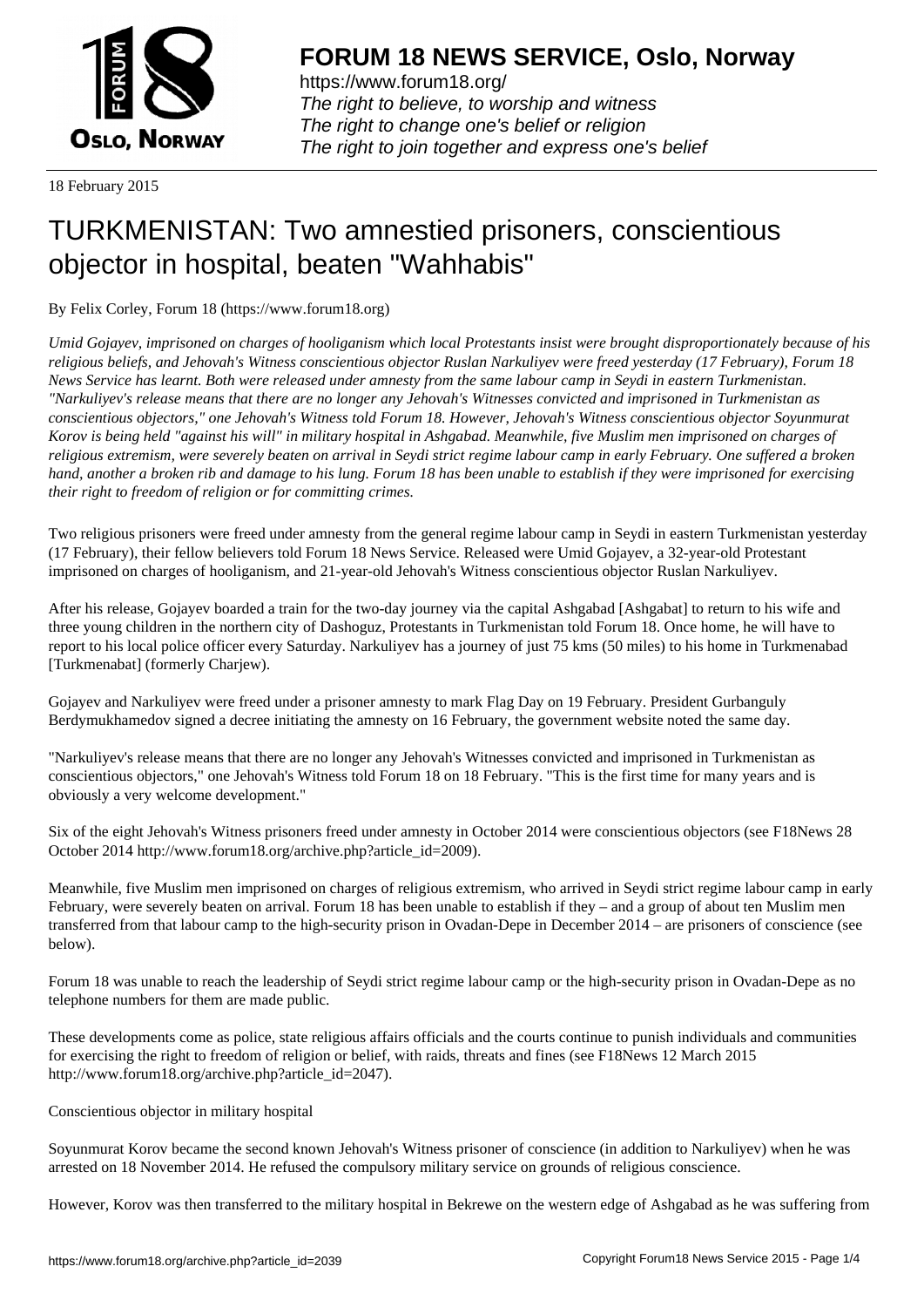prosecutor," Jehovah's Witnesses told Forum 18. "We are obviously still very concerned about him and hope that the prosecutor and/or investigator will now take steps to allow him to leave the hospital and return home."

It remains unclear if Korov will be allowed to return home or if he will face trial for refusing military service as so many other young male Jehovah's Witnesses have done over many years (see Forum 18's Turkmenistan religious freedom survey http://www.forum18.org/archive.php?article\_id=1676).

## Freed prisoners

Jehovah's Witness conscientious objector Ruslan Narkuliyev was sentenced by a Turkmenabad court to two years' imprisonment in September 2014 under Criminal Code Article 219, Part 1. This punishes refusal to serve in the armed forces in peacetime with a maximum penalty of two years' imprisonment. Soon after his sentencing, Narkuliyev was transferred to the general regime section of the Seydi Labour Camp in eastern Lebap Region (see Forum 18's Turkmenistan religious freedom survey http://www.forum18.org/archive.php?article\_id=1676).

Narkuliyev's fellow Jehovah's Witnesses had hoped he would be freed under amnesty in October 2014, together with the other Jehovah's Witness conscientious objectors. However, Narkuliyev's name appears to have been left off the list and he was not freed (see F18News 28 October 2014 http://www.forum18.org/archive.php?article\_id=2009).

Gojayev, the Protestant from Dashoguz, was also held in the same camp. Arrested in April 2012, he was serving a four year prison term imposed by a Dashoguz court in May 2012. His arrest followed an argument with neighbours, and local Protestants insist the criminal charges were brought disproportionately because of his religious beliefs (see F18News 21 March 2014 http://www.forum18.org/archive.php?article\_id=1940).

## "Wahhabi" prisoners beaten

In the beginning of February, five prisoners convicted of "Wahhabism" were brought into the strict-regime labour camp in Seydi. From 5 to 7 February, prison guards subjected them to brutal beatings, sources who asked not to be identified told Forum 18. One man suffered a broken hand, while another suffered a broken rib and damage to his lung.

Forum 18 has been unable to find out if the five men were imprisoned for exercising their right to freedom of religion or belief or for committing crimes. The term "Wahhabi" is widely used in Central Asia for any devout Muslim, regardless of whether they do or do not commit or espouse violence.

The address of the strict regime Seydi Labour Camp is:

Turkmenistan

746222 Lebap vilayet

Seydi

uchr. LB-K/11

Prison violence

In 2011 the UN Committee against Torture found that, in Turkmenistan, "persons deprived of their liberty are tortured, ill-treated and threatened by public officers, especially at the moment of apprehension and during pretrial detention, to extract confessions and as an additional punishment after the confession" (UN reference CAT/C/TKM/CO/1 http://www.unhcr.org/refworld/docid/4ef0540f2.html).

Yet violence against prisoners in Turkmenistan continues widely, human rights defenders and exiled Turkmen journalists note. Following his release from labour camp in Bairamali in July 2014 and return to Russia, Stanislav Romashchenko (who had been imprisoned for attempted murder) recounted many cases when prison guards and riot police beat him and fellow prisoners, in a film by the exile Alternative Turkmenistan News.

Fifteen current and former conscientious objector prisoners lodged applications to the United Nations (UN) Human Rights Committee between September 2012 and August 2013 protesting against their imprisonment and maltreatment. The complaints note that especially in the Seydi Labour Camp, where most of the conscientious objector prisoners are held, they were regularly subjected to spells in the punishment cell and some were brutally beaten (see F18News 21 March 2014 http://www.forum18.org/archive.php?article\_id=1940).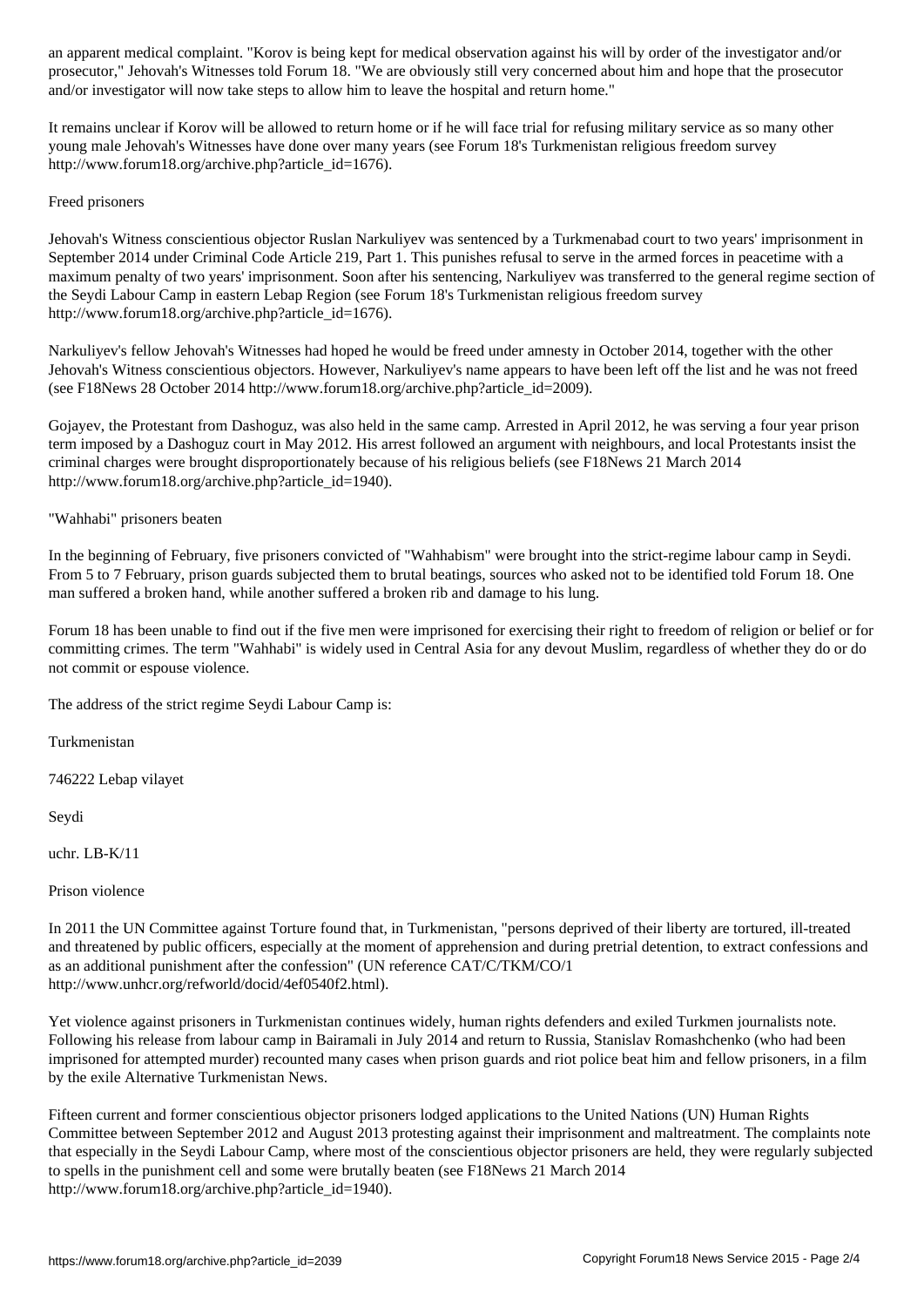The family home in Dashoguz of the lead complainant in one Jehovah's Witness UN complaint was raided by police in January 2013, seven weeks after the UN had sought information from the Turkmen government about the circumstances of the complaint. Individuals were beaten, threatened with rape and fined (see F18News 14 February 2013 http://www.forum18.org/archive.php?article\_id=1801).

"Wahhabi" prisoners transferred back to Ovadan-Depe

The Turkmen authorities have imprisoned many "Wahhabis" in recent years, many of whom are held in a closed section of the isolated top-security prison at Ovadan-Depe in the Karakum desert 70 kms (45 miles) north of Ashgabad. Again, Forum 18 has been unable to find out if these "Wahhabis" were imprisoned for exercising their right to freedom of religion or belief or for committing crimes.

About 10 Muslim prisoners were transferred in December 2014 from the strict-regime labour camp in Seydi back to Ovadan-Depe prison, sources who asked not to be identified told Forum 18. The men had already served at least six years' imprisonment (two three-year terms) in Ovadan-Depe until their transfer to Seydi in 2013.

As soon as they arrived in Seydi, they were sent to the punishment cells, where they were held for about a year and a half before their December 2014 transfer back to Ovadan-Depe. For some of the time they were all held together in one punishment cell, at other times the group was divided between two punishment cells.

The group's leader, Ashirali (last name unknown), who is from Ashgabad, was the first to be arrested, in 2008. Two of the others are named Begench and Attou or Ata (last names unknown). The names of the rest are unknown.

The group of Muslims – described as "Wahhabis" – were apparently punished after bullets were planted on them or for resisting an official. Forum 18 has been unable to establish if they are prisoners of conscience punished solely for exercising their right to freedom of religion or belief.

About 120 men accused of being "Wahhabis" were being held in the seventh and eighth blocks at Ovadan-Depe in 2014, Alternative Turkmenistan News noted on 24 August 2014. Like political prisoners held in the desert prison, "Wahhabis" are banned from receiving parcels or visits from relatives, it added. (END)

For a personal commentary by a Protestant within Turkmenistan, on the fiction - despite government claims - of religious freedom in the country, and how religious communities and the international community should respond to this, see http://www.forum18.org/Archive.php?article\_id=728.

For a personal commentary by another Turkmen Protestant, arguing that "without freedom to meet for worship it is impossible to claim that we have freedom of religion or belief," see http://www.forum18.org/Archive.php?article\_id=1128.

More reports on freedom of thought, conscience and belief in Turkmenistan can be found at http://www.forum18.org/Archive.php?query=&religion=all&country=32.

For more background information see Forum 18's religious freedom survey of Turkmenistan at http://www.forum18.org/Archive.php?article\_id=1676.

A compilation of Organisation for Security and Co-operation in Europe (OSCE) freedom of religion or belief commitments can be found at http://www.forum18.org/Archive.php?article\_id=1351.

Follow us on Twitter @Forum\_18 (http://twitter.com/forum\_18)

Follow us on Facebook @Forum18NewsService (http://www.facebook.com/Forum18NewsService)

All Forum 18 text may be referred to, quoted from, or republished in full, if Forum 18 is credited as the source.

All photographs that are not Forum 18's copyright are attributed to the copyright owner. If you reuse any photographs from Forum 18's website, you must seek permission for any reuse from the copyright owner or abide by the copyright terms the copyright owner has chosen.

© Forum 18 News Service. All rights reserved. ISSN 1504-2855.

If you need to contact F18News, please email us at: f18news @ editor.forum18.org